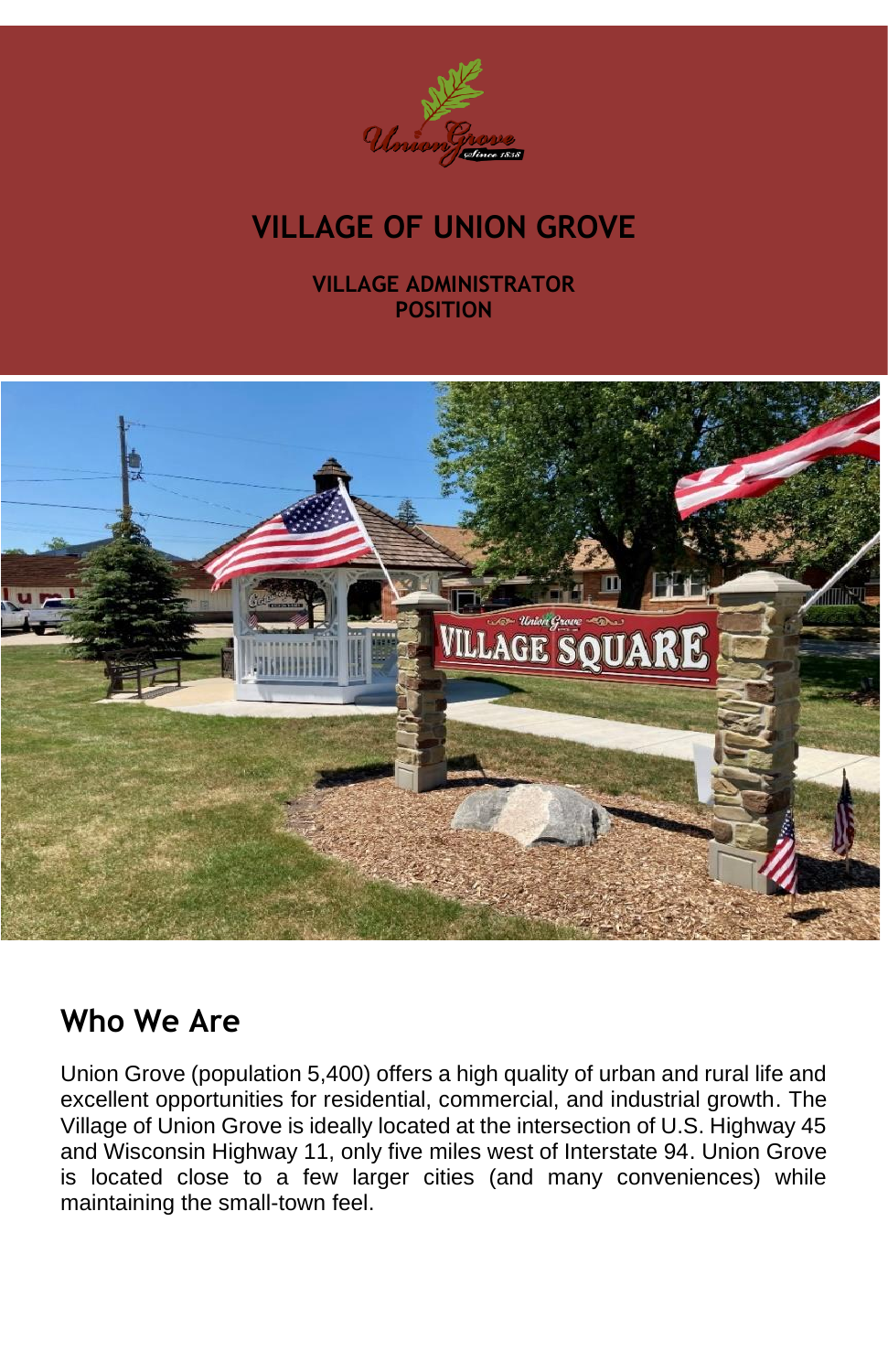

Businesses find this the perfect location to distribute products or provide services to southeast Wisconsin. Residents enjoy the safety and friendliness of small-town living, the quality of our local school system, and easy access to major-league sports and entertainment in the nearby cities of Milwaukee and Chicago.

Putting it plainly, the Village of Union Grove is a great place to live. Our schools are top-notch, our people are friendly, and we always have something interesting going on in the community. Our summers feature incredible car shows, the street dance, a wonderful Fourth of July Parade, and the Racine County Fair is just next door. Check out our public market in the summer and join one of our seasonal or on-going recreation programs. No matter where you are in town, you are within minutes of a grocery store, pharmacy, events, and several establishments serving up great food. The Village of Union Grove… a growing community with small town charm!

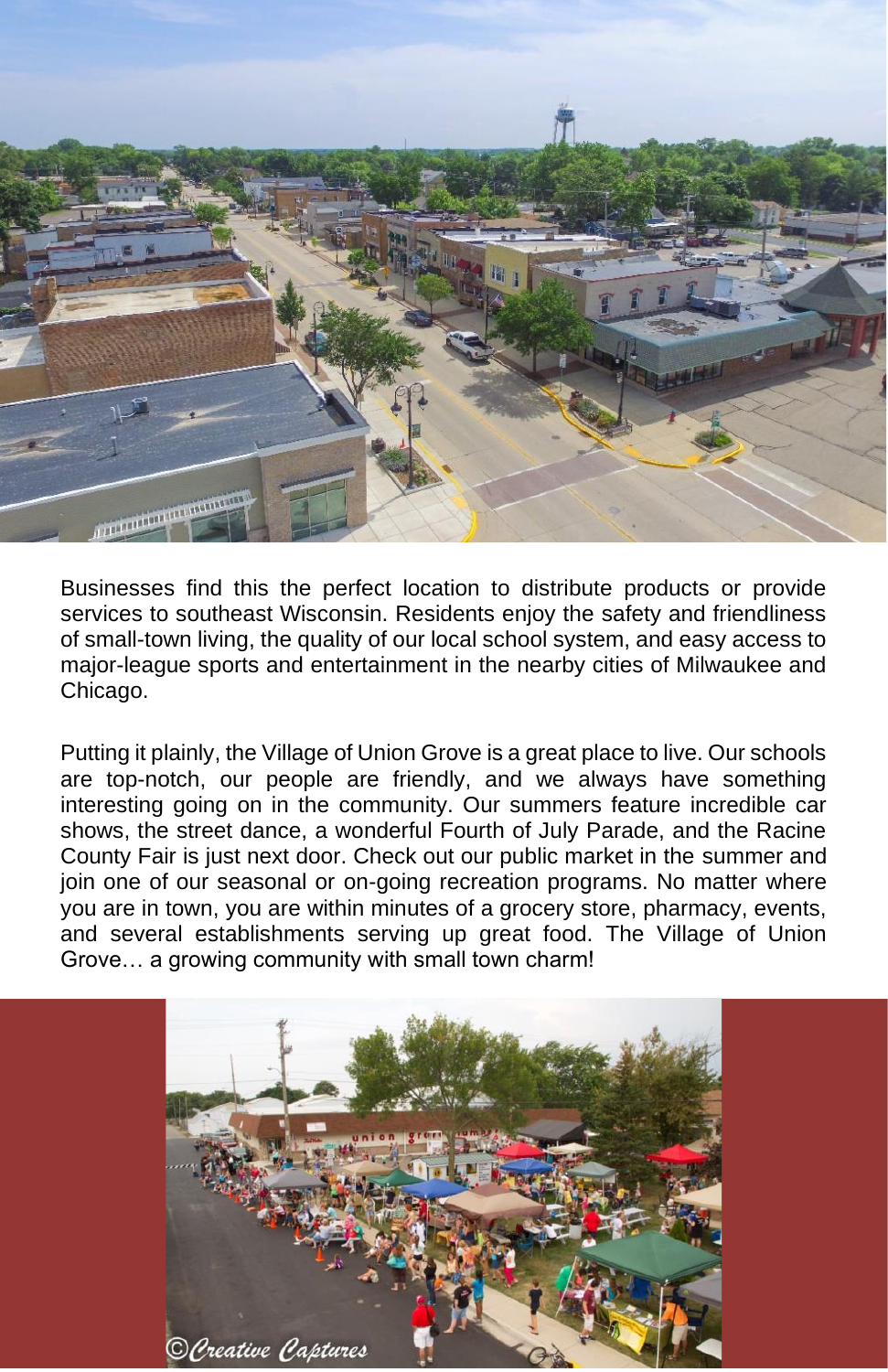

#### **Our Government**

Union Grove functions under a Village board comprised of six elected trustees and a Village President. The 2022 total annual budget including water and wastewater utilities is \$5.1 million, with 17 FT employees.

## **The Position**

The Village Administrator is in charge of the day-to-day operations of the Village. The Village desires a candidate with strong background in budgeting/municipal finance (including TIF experience); capital improvement planning and execution; community development; human resources and public works/engineering management. Candidates must possess proven managerial, interpersonal and leadership skills.

## **Education and Experience**

Minimum education should include a Bachelor's Degree in Business Administration, Public Administration, Community Planning, Law, or related field and a minimum of three (3) years direct employment experience in the public sector as an administrator or deputy administrator. A preference will be given for strong accounting and budgeting skills, and for those holding a master's or related advanced degree. This position requires a valid Wisconsin Driver's license.